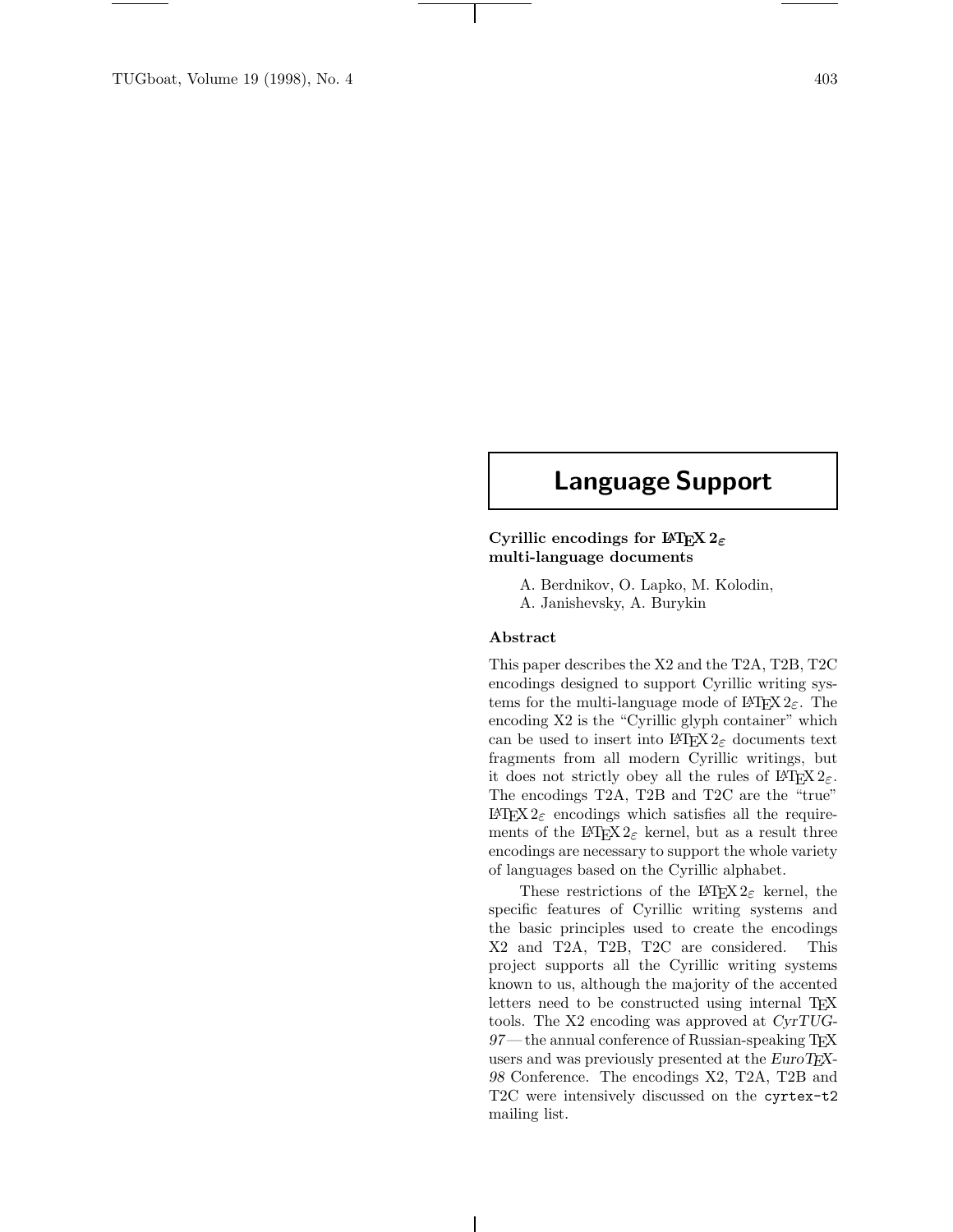### **1 Introduction**

The project (originally named T2) to produce encodings necessary to support modern Cyrillic languages in  $\text{LATEX } 2\varepsilon$  multi-language mode was initiated at the *TUG-96* Conference in Dubna. this paper presents the results of that project. Although some minor corrections could still appear as new information about minor Cyrillic writings appear, the kernel of the project seems to be stable. The encoding support includes:

- LHfont font collection version 3.2— the Computer Modern Cyrillic fonts and European Computer Modern Cyrillic fonts created by O. Lapko,
- T2enc macro package created by V. Volovich and W. Lemberg— the input and output encoding and font definitions necessary for the LAT<sub>F</sub>X 2<sub>ε</sub> packages fontenc and inputenc,
- the hyphenation patterns in encoding-independent style: ashyphen by A. Slepuhin, ruhyphen by D. Vulis, lvhyphen by M. Vorontsova and S. Lvovski, znhyphen by S. Znamenskii,
- rusbabel package created by V. Volovich and W. Lemberg to support Cyrillics (based on new encodings) in BABEL.

The β-versions of these packages are on the *TEXLive 3* CD-ROM distribution. The final versions are available on CTAN. 1

Support for Cyrillics includes the following encodings:

• X2 — the Cyrillic glyph container which contains all the glyphs necessary to support modern Cyrillic writing. It does not obey all the specifications that  $\text{H}\text{E}X2_{\varepsilon}$  requires for an encoding with the prefix T, but as a result it is enough to have just one encoding to insert in  $\angle$ FFX 2<sub> $\epsilon$ </sub> documents the characters, words, names, bibliography references, short sentences, citations, etc., specific for all modern Cyrillic writings without too large an increase in the number of fonts used for this purpose (i.e., this encoding is a tool which enables Latin-writing people to occasionally use Cyrillics in their documents). The price is that some Cyrillic letters do not exist as a separate glyphs but must be composed from pieces (accents and modifiers) contained in X2, and the user must obey some rules of safety (described in section 6) since X2 does not satisfy all the requirements obligatory for  $\mathrm{T}\langle n \rangle$  encodings;

- T2A, T2B, T2C—the encodings which strictly satisfy the requirements necessary for LATEX  $2\varepsilon$ multi-language mode. With these encodings it is safe to mix different languages inside your documents and to use large pieces of text without any problems. The price is that it is necessary to have three encodings (and an enormous number of fonts each in agreement with the encoding conventions of the European Computer Modern fonts) to support the whole variety of Cyrillic alphabets. Some Cyrillic languages are supported by one or two encodings from the T2∗ encoding family, some are supported by all three encodings. The encodings are in agreement with the LAT<sub>E</sub>X  $2_{\epsilon}$  multi-language mode and encoding paradigm. Although there are no obstacles to the use of these encodings for original Cyrillic texts, native users may have different preferences;
- LR0 and LR1—the encodings which combine the OT1 encoding for  $0-127$  and Cyrillic letters and symbols from the leading languages of the Former Soviet Union for 128 – 255. (The encoding LR0 contains the Russian letters only, the encoding LR1 contains in addition the most frequently used national letters.) These encodings are as close as possible to X2 and T2A/T2B/T2C and are designed mainly for non-LATEX formats based on the CM font family and the original *Plain* T<sub>E</sub>X. There is some hope (not confirmed at this moment) that LR0 and LR1 may become the inter-platform and inter-format standard for representing Russian letters inside TEX (as ASCII is the standard for English);
- LR $\langle n \rangle$  local encodings necessary to support individual Cyrillic languages. The T2∗ encodings are intended for the multi-language mode of  $\angle$ IFX  $2_{\epsilon}$  and for this reason may be not well suited to bilingual documents or to the preferences of the native users. It is definitely not the task of the T2 working group, but that of the national T<sub>E</sub>X User Groups, to organize local encodings that are useful for their language;
- TS2—the encoding containing accents, nonletter symbols, etc., necessary for Cyrillic writings which are outside X2 and T2∗ encodings. This encoding is under consideration, and with great probability all necessary additional glyphs could be added to TS1 encoding. (The latter case has the advantage that it prevents the increase of the number of fonts needed to support multi-language mode in  $\mathbb{P}\mathrm{Tr} X 2_{\varepsilon}$ ;

 $<sup>1</sup>$ /fonts/cyrillic, /languages/hyphenation/ruhyphen,</sup> and /macros/latex/contrib/supported/t2.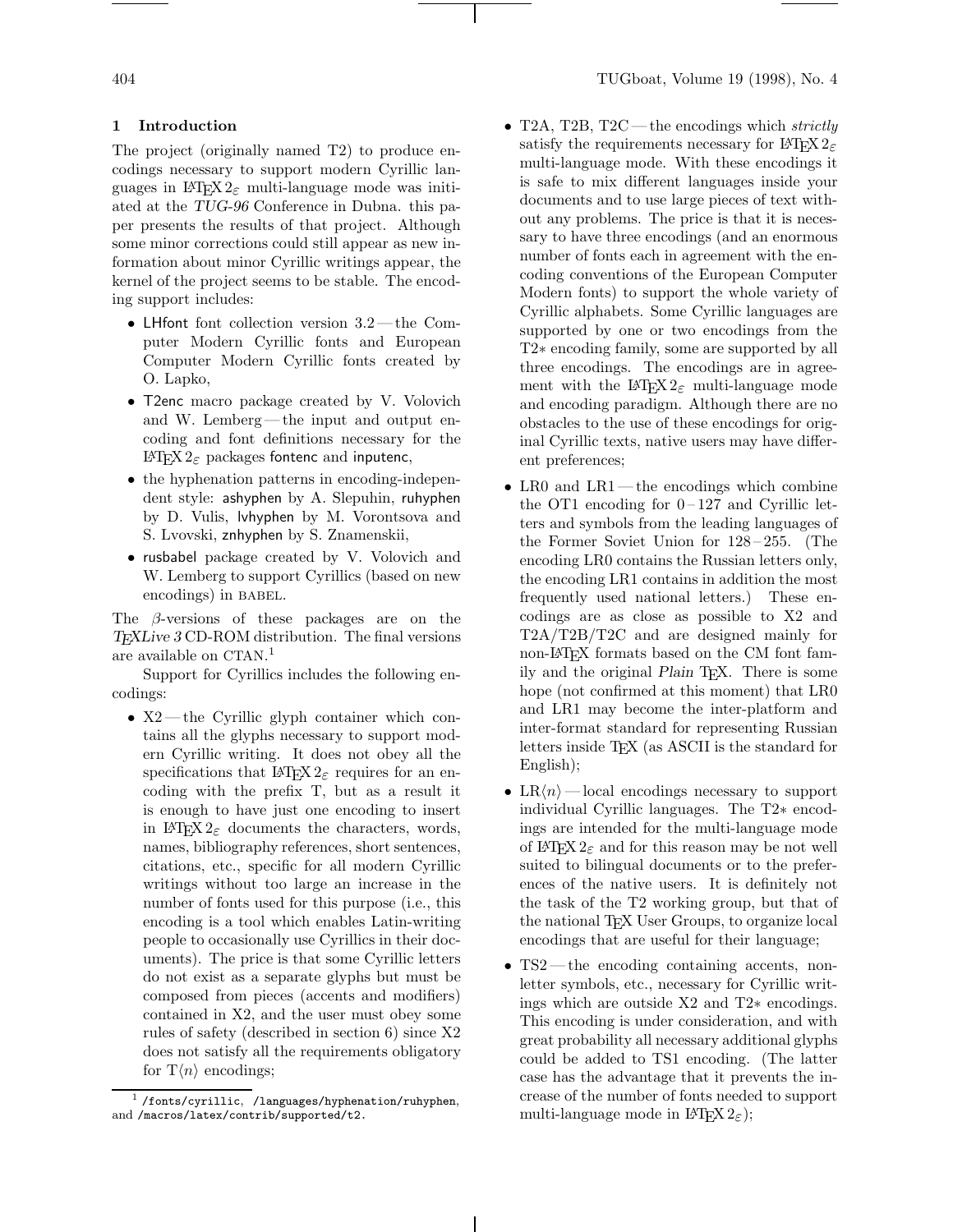TUGboat, Volume 19 (1998), No. 4 405

- LWN— the encoding which generalizes the WNCyr font family by adding new Cyrillic letters and new substitution pairs (ligatures) based on ASCII Latin input. It is suitable for Latin-writing users who use Cyrillics only occasionally. (This encoding is still under development and is not described here.);
- T5 encoding(s) to support Old Slavonic, Glagolitic, Church Slavonic, etc., writings. The project to develop these encodings has just started and its discussion is outside the scope of this publication.

### **2 LATEX 2***ε* **system of encodings**

The following types of encodings are recognised by the LAT<sub>EX</sub> Project:<sup>2</sup>

- $\mathrm{OT}\langle n\rangle$  essentially 7 bit 'old' encodings. Typically these will be small modifications of the original TEX encoding, OT1 (for example, OT4, a variant for Polish).
- $T\langle n\rangle$  —8 bit Text Encodings.  $T\langle n\rangle$  encodings are the main text encodings that LATEX uses. They have some essential technical restrictions to enable multilingual documents with standard TEX: (a) they should have the basic Latin alphabet, the digits and punctuation symbols in the ASCII positions, (b) they should be constructed so that they are compatible with the lowercase code used by T1. Further discussion of the technical requirements for  $T\langle n\rangle$  encodings is given in section 3.
- $X\langle n\rangle$  other 8 bit Text Encodings (eXtended, or eXtra, or X=Non Latin). Sometimes it may be necessary, or convenient, to produce an encoding that does not meet the restrictions placed on the  $T\langle n \rangle$  encodings. Essentially arbitrary text encodings may be registered as  $X\langle n\rangle$ , but it is the responsibility of the maintainers of the encoding to clearly document any restrictions on the use of the encoding.
- $TS\langle n\rangle$  Text Symbol Encodings. Encodings of symbols that are designed to match a corresponding text encoding (for example, paragraph signs, alternative digit forms, etc.). The font style of fonts in  $TS\langle n\rangle$  encoding will ordinarily be changed in parallel with that of the fonts in  $T\langle n \rangle$  encoding using NFSS mechanisms. As a result, at any moment the  $TS\langle n \rangle$ font style is compatible with the  $T\langle n \rangle$  font and the glyphs from  $TS\langle n \rangle$  font (accents, punctu-

ation symbols, etc.) can be mixed with the glyphs from the corresponding  $T\langle n \rangle$  font.

- $S\langle n\rangle$  Symbol encodings. The style of fonts in  $S\langle n\rangle$ encoding need not be synchronized with that of  $T\langle n\rangle$  fonts. These encodings are used for arbitrary symbols, 'dingbats', ornaments, frame elements, etc.
- $A\langle n\rangle$  Encodings for special Applications (not currently used).
- E∗— Experimental encodings but those intended for wide distribution (currently used for the ET5 proposal for Vietnamese).
- L∗ Local, unregistered encodings (for example, the LR0, LR1 and  $LR\langle n\rangle$  encodings mentioned above).
- OM∗— 7 bit Mathematics encodings.
- M<sup>\*</sup> 8 bit Mathematics encodings.
- U Unknown (or unclassified) encoding.

### **3** Specifications for  $\mathbf{T}\langle n \rangle$  and  $\mathbf{X}\langle n \rangle$ **encodings**

There are two main restrictions to be fulfilled before an encoding may be considered as an encoding with the prefix 'T' satisfying the requirements of the LATEX 2ε kernel:

- the **\lccode-\uccode** pairs should be the same as they are in the LAT<sub>EX</sub> 2<sub> $\epsilon$ </sub> kernel (i.e., as they are in the T1 encoding);
- the Latin characters and symbols:  $!, \cdot, \cdot,$ ), \*, +, ,, -, ., /, :, ;, =, ?, [, ], ', |, @ (questionable), 0–9, A–Z, a–z should be at the positions corresponding to ASCII, and the symbols produced by the ligatures  $--, ---, ''$ '' (at arbitrary positions).

If the encoding requires the redefinition of the values \lccode–\uccode, or if it does not contain the necessary Latin characters in the ASCII positions, it will produce undesirable effects in some situations inside L<sup>AT</sup>EX 2<sub>ε</sub> and will make use of the encoding incompatible with the general multi-language mode. The reasons for such restrictions are explained in detail in [1].

Although the L<sup>AT</sup>EX Team's technical specifications for  $X\langle n\rangle$  encodings are less restrictive than those for 'ordinary' text encodings, there are corresponding restrictions on their use, and some *desirable* properties for them to have. In particular:

• If the encoding does not have Latin letters in ASCII slots then the users must take care not to enter such text, otherwise 'random' incorrect output will be produced, with no warning from

<sup>2</sup> The following text is slightly adapted from a post by David Carlisle to the mailing list cyrtex-t2.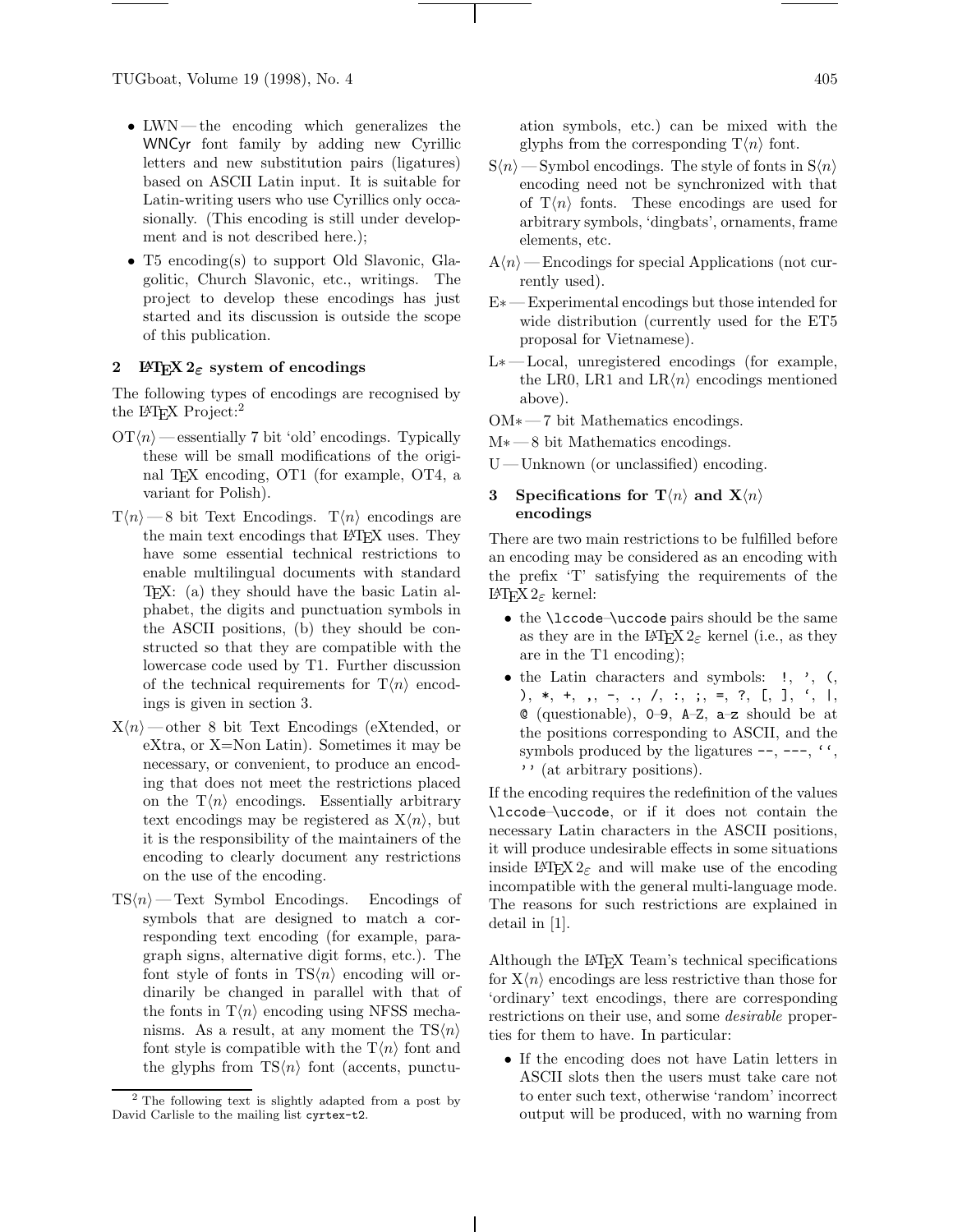the LATEX system. Also, care must be taken with 'moving' text that is generated internally within LAT<sub>EX</sub> (such as cross references), which may fail if the encodings change;

- To reduce the problems with cross reference information, the IATEX maintainers strongly recommend that at least the digits and 'common' punctuation characters are placed in their ASCII slots;
- If the encoding uses a lowercase table that is incompatible with the lowercase table of T1, then it is not possible to mix this encoding and a  $T\langle n\rangle$  encoding within a single paragraph, and obtain correct hyphenation with standard TEX.

If the  $X\langle n\rangle$  encoding does not use a lowercase table that is compatible with that of T1, the package supporting this encoding should ensure that encoding switches only happen between paragraphs (or that hyphenation is suppressed when temporarily switching to the new encoding). It should be noted that this restriction on the lowercase table applies only to systems using standard TEX (version 3 and later). Using  $\varepsilon$ -T<sub>F</sub>X version 2 will remove the need for this restriction as the hyphenation system has been improved— it will use a suitable lowercase table for each language (the table will be stored along with each language hyphenation table), and surely it deals not at all with the *Omega* system.

### **4"Cyrillic glyph container" — the X2 encoding**

The encoding X2 should include all the glyphs necessary to represent in  $\mathbb{H}\mathbb{E}X\,2_{\varepsilon}$  documents containing texts from stable Cyrillic languages. The basis of X2 is the Russian alphabet (since it is the main language used for publication in Cyrillic). Taking account of the variety of old Cyrillic texts, only those modern alphabets which are still in use are included in X2. The exceptions are the characters  $\mathbf{\bar{B}}/\mathbf{\tilde{B}}$ ,  $\mathbf{\tilde{A}}/\mathbf{\tilde{A}}$ ,  $V/v$  which were used in Russian and Bulgarian texts at the beginning of the 20th century.

The X2 encoding is designed so that by combining "00 – "7f from OT1 and "80 – "ff from  $X2$ one can construct an encoding which is adequate to support the most common Cyrillic languages. This permits use of X2 as the base Cyrillic encoding for a variety of T<sub>E</sub>X formats (*Plain*,  $\mathcal{AMS}$ -T<sub>E</sub>X, *BLUE*TEX, L<sup>AT</sup>EX 2.09, etc.) as well as LATEX  $2\varepsilon$ . (This local encoding is called LR1 below. The design aim for LR1 was to select glyphs required by the most widely-used languages and to put them into the  $128-255$  section of X2.)

Unfortunately the full set of glyphs including accented letters is too big to fit into 256 slots, especially taking into account the \lccode–\uccode restrictions. So it is necessary to accept some principles of selection which enable us to decrease the number of Cyrillic glyphs included in X2:

- 1. The X2 encoding follows the LAT<sub>F</sub>X  $2_{\epsilon}$  agreements about \lccode–\uccode not to produce garbage for the headings, table of contents, hyphenations inside paragraphs, arguments of \uppercase and \lowercase;
- 2. All glyphs used in publishing for some language are included in X2 if they cannot be constructed as accented letters or letters with additional modifiers using TEX commands. Variant glyphs for Cyrillic alphabets are also included in X2 if there is some free space and if different languages use different variants;
- 3. The X2 encoding includes all punctuation symbols, digits, mathematical symbols, accents, hyphens, dashes, etc., needed to form the full set of symbols necessary for Cyrillic typography;
- 4. The additional Cyrillic letters which are used in the PC 866 and MS Windows 1251 code pages are included in X2 even if they are accented forms;
- 5. Glyphs which are not used now but which were used at some stage in the  $20<sup>th</sup>$  century may be included if there are good reasons to do so (as, for example, with the old Russian and Bulgarian letters);
- 6. Glyphs which were used in old Cyrillic texts before 1900 (Old Slavonic, Church Slavonic, Glagolitic, old phonetic symbols, etc.) should be moved to a separate glyph container. There could also be an additional glyph container to collect the exotic glyphs used in some contemporary Cyrillic texts;
- 7. When jettisoning accented letters it is necessary to take into account that they may be necessary for hyphenation patterns for some languages (if such patterns have been created or if there is a chance that they will be created sometime). For example, accented letters for Russian, Ukrainian and Belorussian, Kazakh, Tatar, and Bashkir are included in X2;
- 8. When deciding whether to jettison an accented letter that is used in a language supported by LR1, one must keep in mind that only the CM accents are available in that encoding;
- 9. The following priorities are used when the accented letters or letters with simple modifiers are thrown away: (0) letters which are easily constructed by the internal command \accent (so that the letters using accents available in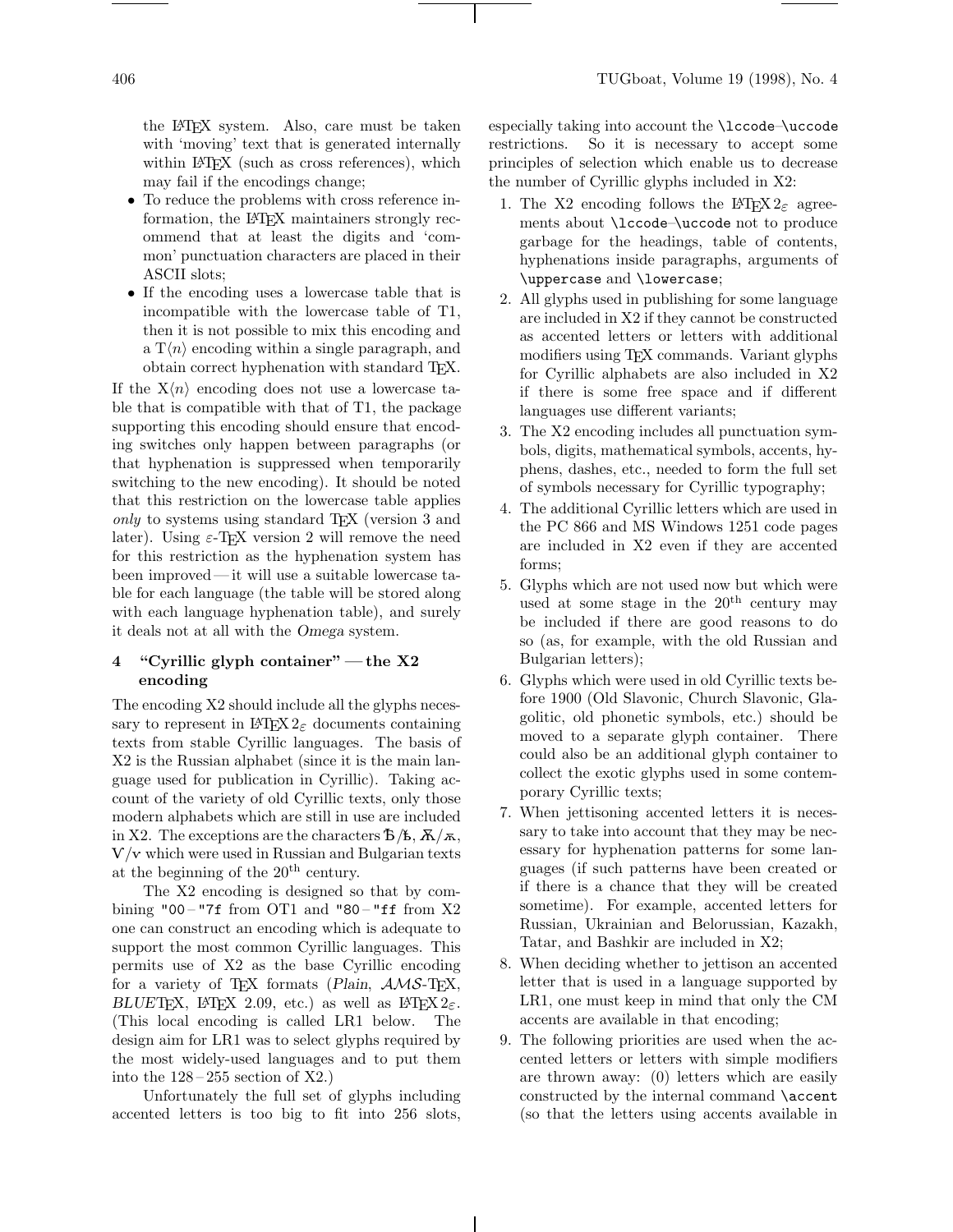CM fonts have lower significance); (1) letters which contain a centered diacritic below the letter (cedilla, ogonek, dot, macron) and are easily constructed using a command similar to  $\setminus c$  in *Plain* T<sub>E</sub>X; (2) letters which contain a horizontal stroke positioned symmetrically; (3) letters which require special alignment of accents and modifiers;

- 10. Accents and modifiers used in Cyrillic are included in X2 even if all accented forms are included in X2 for some other reasons (an example is *Cyrillic breve* used for  $\check{M}$  and  $\check{V}$ );
- 11. Latin letters or glyphs which are similar to some Latin letter (used in Macedonian, Kurdish, etc.) are placed at the same positions as the Latin letters are in ASCII. Among other things, this increases the number of languages supported by the LR1 encoding;
- 12. Whenever it is possible, glyphs (ASCII, accents, special symbols, etc.) are placed at the same positions as they are placed in T1 encoding.

The X2 encoding is shown in Fig. 1. The Russian letters  $A - \overline{A}$ ,  $a - \overline{A}$  (except  $\overline{E}$  and  $\overline{e}$ ) are placed in the only region in the encoding table where 32 consecutive letter positions are available— i.e., positions "c0 – "df and "e0 – "ff. The Russian letters  $\dot{E}$  and  $\ddot{e}$  are placed at the end of the block "80 – "9c and "a0-"bc which simplifies the ordering of non-Russian letters. Latin letters and letters similar to Russian letters are placed as in ASCII. Letters used in other Cyrillic alphabets are grouped into the parts "80 – " $\mathbf{f}$  and "00 – "7 $\mathbf{f}$  of the encoding table according to the "popularity" of the corresponding languages (to satisfy the requirements of the LR1 encoding). They are placed in free positions reserved by LAT<sub>E</sub>X  $2\varepsilon$  for letters in some quasialphabetic order. The old Russian and Bulgarian letters are placed at the end of the block of letters in  $"00 - "7f.$ 

Accents and modifiers are placed in X2 at "00 – "1f; those also used by T1 are placed at the same positions as in T1. The same is true for additional symbols produced by the ligatures  $-\frac{1}{2}$ , etc. The punctuation symbols, digits, mathematical symbols, etc., are placed as they are positioned in ASCII. A special case is made of the symbols  $\mathbb{N}^{\circ} \boxtimes \S$ ,  $\ast \ast$  which are essential for Russian typography. These symbols are placed in "80 – "ff at the positions reserved for symbols, to guarantee the correctness of the LR1 encoding.

Some accents (macron, dot) can be used as lower accents as well for transliteration systems. In some specific cases the upper comma ("1b) and

lower comma are also used as accents. The lower accents will be constructed using TEX commands from the upper accents available in X2.

The accents  $\hat{ }$  ("12) and  $\hat{ }$  ("13) are used as stresses in Serbian; there is no letter in any Cyrillic language where these symbols are used as "normal" accents.

The quasi-letters ' (apostrophe, "27), " (double apostrophe, "22) and (palochka, "0d) are used like letters in some languages but do not have uppercase and lowercase forms (i.e., for these letters the uppercase form is just the same as the lowercase form).

Single quotes are not used in Cyrillic writing, and for this reason there is no need to keep single French quotes. Instead, in their place, the angle brackets  $\langle$  ("0e) and  $\rangle$  ("0f) are provided. Angle brackets are used in Cyrillic typography, and it is good if their style is changed in parallel with the style of other symbols.

The Cyrillic breve """  $($ "14) is a very famous glyph (it is even included in the Adobe and Word-Perfect Cyrillic fonts). Although all letters with this accent  $(\mathbf{\check{U}}/\mathbf{\check{n}}, \mathbf{\check{V}}/\mathbf{\check{y}})$  are included in X2, it is included as a special glyph as well.

Cedilla "" ("0b) and ogonek "" ("0c) are used by some letters already included in  $X2$  (3, C,  $\Theta$ ). These letters have variant forms where cedilla could be oriented to the left or to the right depending on the user's taste. Also, some applications use ogonek instead of *descender* for  $K$ ,  $X$ ,  $\Gamma$ ,  $T$ , etc. The availability of *cedilla* and *ogonek* in X2 makes it possible to satisfy these needs.

Percentage zero " $_0$ " ("18) is included as a useful idea borrowed from the T1 encoding and EC fonts: this symbol is used to convert '%' into '%' and  $\cdot\%$ <sub>00</sub>'.

Punctuation ligatures, i.e., the symbols produced by the abbreviations  $-$  (endash, "15),  $-$ (emdash, "16), '' (opening English quotes, "10), '' (closing English quotes, "11) are used in the same manner and are placed at the same position as in T1, as is - (the hyphen used for hanging Hyphenation, "7f). It is worth noting that the ligature --- (emdash, "16) corresponds to Cyrillic emdash which (following the traditions of Russian typography) is much shorter than that glyph in Latin-encoded CM and EC fonts.

There are the special cross-modifiers: horizontal "-" at "17, grave-diagonal " $\cdot$ " at "19 and acutediagonal "," at "1a which are used to construct from pieces the letters  $f/\overline{r}$ ,  $\overline{X}/\overline{x}$ ,  $C/\overline{c}$  and  $P/\overline{p}$  used in some minor Cyrillic languages. (These letters are included as separate glyphs in T2A/T2B/T2C, but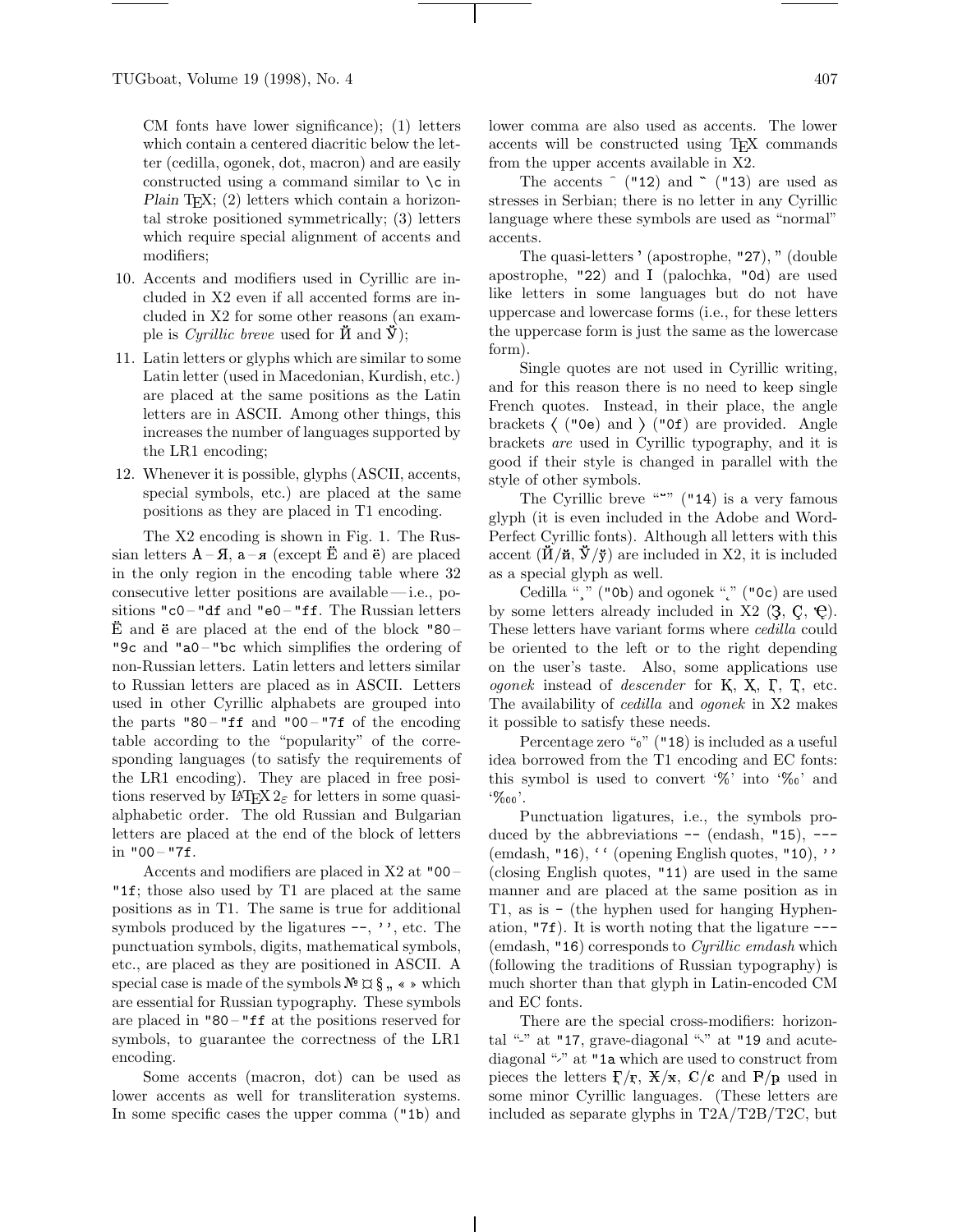$\overline{\phantom{a}}$ 

 $\sim$ 

|    | x0/x8                     | x1/x9                    | $\overline{x^2}/xA$         | $\overline{x}$ 3/xB    | x4/xC                | $\overline{x}$ 5/xD       | $\overline{x}6/xE$        | x7/xF                |    |  |
|----|---------------------------|--------------------------|-----------------------------|------------------------|----------------------|---------------------------|---------------------------|----------------------|----|--|
| 0x | $\ddot{\phantom{0}}$      | $\epsilon$               | $\hat{\mathcal{N}}$         |                        | $\bullet\bullet$     | n                         | $\bullet$                 | $\checkmark$         | 0x |  |
|    | U                         | $\equiv$                 | $\bullet$ .                 | $\Delta$               | $\pmb{\zeta}$        | $\bf I$                   | $\langle$                 | $\rangle$            |    |  |
|    | $\zeta\zeta$              | $\pmb{\gamma}$           | $\hat{\phantom{a}}$         | $\ddot{\phantom{1}}$   | $\ddot{\phantom{0}}$ |                           |                           | ÷                    | 1x |  |
| 1x | $\mathbf 0$               | $\bar{\mathbf{v}}$       | $\mathcal{E}_{\mathcal{E}}$ | $\bullet$              | $\delta$             | $\delta$                  | H                         | $\mathbf{H}$         |    |  |
|    | Ч                         | Ţ                        | $\mathbf H$                 | #                      | $\$\$                | $\%$                      | $\&$                      | $\pmb{\gamma}$       |    |  |
| 2x |                           |                          | $\ast$                      | $+$                    | $\pmb{\gamma}$       | $\frac{1}{\sqrt{2}}$      | $\ddot{\phantom{a}}$      |                      | 2x |  |
|    | $\boldsymbol{0}$          | $\mathbf{1}$             | $\overline{2}$              | $\boldsymbol{3}$       | $\overline{4}$       | $\bf 5$                   | $\,6\,$                   | $\overline{7}$       |    |  |
| 3x | 8                         | $9\phantom{.0}$          | $\ddot{\cdot}$              | $\vdots$               | $\leq$               | $=$                       | $\,>$                     | $\ddot{?}$           | 3x |  |
|    | $\circledcirc$            | Æ                        | Ъ                           | $\mathbf F$            | $\overline{e}$       | ę                         | К                         | K                    |    |  |
| 4x | Д                         | $\mathbf I$              | $\bf J$                     | Љ                      | М                    | $\mathbf{H}$              | $\overline{\mathbb Q}$    | Ҧ                    | 4x |  |
|    | $\mathbf P$               | Q                        | Ţ                           | S                      | Щ                    | $\mathbf{\mu}$            | Ч                         | W                    |    |  |
| 5x | Ъ                         | $\, \mathrm{X} \,$       | $\rm V$                     | $\overline{1}$         |                      | 1                         | $\hat{\phantom{a}}$       |                      | 5x |  |
|    | $\zeta$                   | $\rm \approx$            | $\overline{D}$              | ħ                      | $\epsilon$           | ę                         | ${\bf K}$                 | $\rm k$              |    |  |
| бx | Д                         | $\mathbf{i}$             | $\mathbf{j}$                | $J\!b$                 | $\mathbf{M}$         | $\rm H\!b$                | ${\mathbb Q}$             | ҧ                    | бx |  |
|    | $\mathbf{p}$              | $\mathbf q$              | $\mathbf{T}$                | ${\bf S}$              | $\mathbf T$          | $\upmu$                   | Ч                         | W                    |    |  |
| 7x | $\rm \acute{E}$           | $\sqrt{\Lambda}$         | $\mathbf{V}$                | $\{$                   |                      | $\mathcal{E}$             | $\overline{\phantom{0}}$  | $\frac{1}{\sqrt{2}}$ | 7x |  |
|    | $\Gamma$                  | $\boldsymbol{\Gamma}$    | $\Gamma$                    | <b>B</b>               | $\mathbf h$          | Ж                         | 3                         | $\mathfrak{Z}$       |    |  |
| 8x | Ï                         | K                        | $\mathbf K$                 | $\rm K$                | $\rm J$              | $H_{\rm}$                 | H                         | Ĥ                    | 8x |  |
|    | $\Theta$                  | $\boldsymbol{\varsigma}$ | ÿ                           | Y                      | ¥                    | X                         | $\boldsymbol{\mathrm{X}}$ | Ч                    | 9x |  |
| 9х | Ҷ                         | $\epsilon$               | $\Theta$                    | $\mathcal{E}$          | Ë                    | N <sup>0</sup>            | $\varnothing$             | $\S$                 |    |  |
| Ax | $\Gamma$                  | $\mathbf{F}$             | $\pmb{\Gamma}$              | $\rm 5$                | $\bold{h}$           | Ж                         | 3                         | $\sqrt{3}$           | Ax |  |
|    | ï                         | $K_{\rm}$                | $\mathbf K$                 | <b>5</b>               | ${\bf J}$            | H                         | $\mathbf H$               | IJ                   |    |  |
| Bx | $\Theta$                  | $\boldsymbol{\varsigma}$ | $\ddot{\textbf{y}}$         | $\mathbf Y$            | $\mathbf Y$          | $\mathbf{X}_\text{t}$     | $\mathbf X$               | Ч                    | Bx |  |
|    | Ч                         | $\epsilon$               | $\Theta$                    | $\epsilon$             | $\ddot{\text{e}}$    | $\pmb{\gamma}$            | $\ll$                     | $\gg$                |    |  |
| Cx | $\bf{A}$                  | Б                        | B                           | $\Gamma$               | Д                    | E                         | Ж                         | З                    | Cx |  |
|    | $\boldsymbol{\mathit{M}}$ | Й                        | ${\bf K}$                   | Л                      | M                    | $\boldsymbol{\mathrm{H}}$ | $\mathcal{O}$             | $\boldsymbol{\Pi}$   |    |  |
| Dx | $\mathbf P$               | $\mathbf C$              | T                           | $\mathbf{y}$           | Φ                    | X                         | Ц                         | Ч                    | Dx |  |
|    | Ш                         | Щ                        | Ъ                           | $\mathbf{p}$           | Ь                    | Э                         | Ю                         | Я                    |    |  |
| Ex | ${\bf a}$                 | $\sqrt{6}$               | $\, {\bf B}$                | $\Gamma$               | д                    | $\mathbf{e}$              | $\mathbf X$               | 3                    | Ex |  |
|    | $\, {\bf N}$              | й                        | $\mathbf K$                 | Л                      | $\mathbf M$          | $\, {\bf H}$              | $\mathbf O$               | $\boldsymbol{\Pi}$   |    |  |
| Fx | $\mathbf{p}$              | $\mathbf{C}$             | T                           | y                      | ф                    | $\mathbf X$               | ц                         | Ч                    | Fx |  |
|    | $\rm III$                 | щ                        | $\mathbf d$                 | $\mathbf{P}\mathbf{I}$ | $\, {\bf p}$         | $\epsilon$                | $\,$ tO $\,$              | $\, {\bf R}$         |    |  |
|    | x0/x8                     | x1/x9                    | x2/xA                       | x3/xB                  | x4/xC                | x5/xD                     | x6/xE                     | x7/xF                |    |  |

 $\mathbf{I}$ 

**Figure 1**: The "Cyrillic glyph container" X2

 $\overline{\phantom{a}}$ 

 $\overline{\phantom{a}}$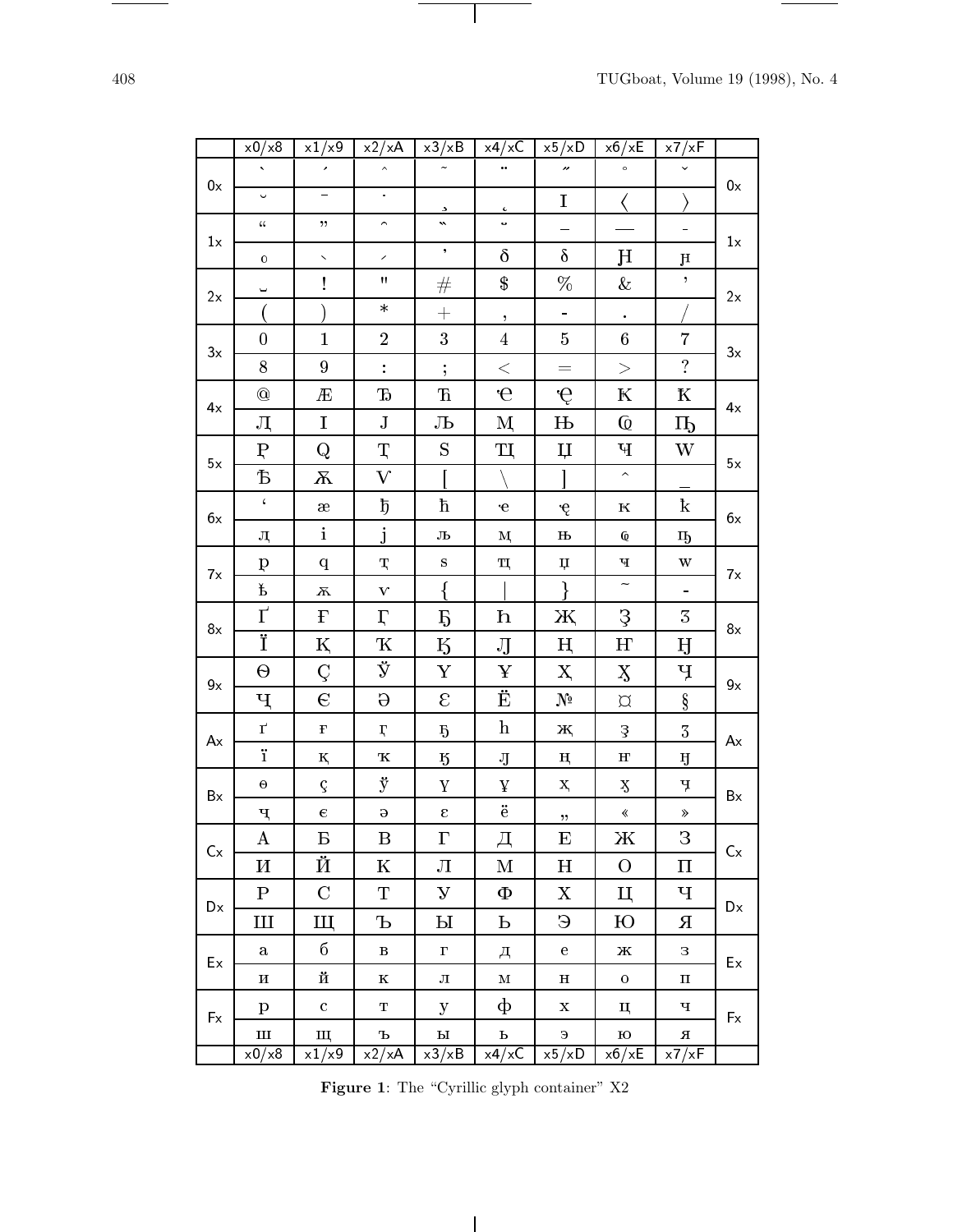TUGboat, Volume 19 (1998), No. 4 409

unfortunately the limit of 256 characters prevents including them in X2.)

The positions "1c/"1d and "1e/"1f are used for the exotic letters  $\delta/\delta$  and  $H/H$  used by some minor Cyrillic alphabets. Although following  $\mathbb{E} \mathbb{E} \mathbb{E} \mathbb{E} \mathbb{E} \mathbb{E} \mathbb{E} \mathbb{E} \mathbb{E} \mathbb{E} \mathbb{E} \mathbb{E} \mathbb{E} \mathbb{E} \mathbb{E} \mathbb{E} \mathbb{E} \mathbb{E} \mathbb{E} \mathbb{E} \mathbb{E} \mathbb{E} \mathbb{E} \mathbb{E} \mathbb{E} \mathbb{E} \mathbb{E} \mathbb{E} \mathbb{E} \mathbb$ rules these positions should be used for symbols, not for letters, we have made them exceptions from the severe L<sup>AT</sup>EX  $2\varepsilon$  requirements. Formally speaking, the LAT<sub>E</sub>X  $2_{\epsilon}$  requirements are not violated since the \lccode–\uccode data for these positions conserve the original values. Instead of the explicit use of the \lccode–\uccode mechanism, the lowercase – uppercase conversion is performed by the LAT<sub>E</sub>X  $2\varepsilon$ \MakeUppercase and \MakeLowercase transformations using the list **\@uclclist** of identifiers. As a result these "letters" cannot be used in hyphenation patterns and they break the automatic hyphenation whenever they appear in a word. The gain is that even exotic Cyrillic texts could be created (if necessary) using X2 only and without additional encodings and fonts.

## **5** "True"  $\angle MEX \ge \epsilon$  encodings T2A, T2B, **T2C**

The base features of the T2∗ encodings are determined by the L<sup>AT</sup>EX  $2\varepsilon$  specifications for  $T\langle n \rangle$  encodings and by the already created X2 encoding. Some more requirements are added due to the necessity to keep the fonts in the T1, X2 and T2∗ encodings compatible. For example, it is necessary to keep similar glyphs at the same positions in all fonts whenever it is possible. As a result the following basic principles appear.

- 1. The set of T2∗ encodings supports the full set of modern Cyrillic languages, each Cyrillic language is supported at least by one encoding T2∗ so that there is no necessity to mix encodings for some languages;
- 2. Cyrillic letters occupy the positions reserved in  $\mathbb{E} \mathbb{E} \mathbb{E} \mathbb{E} \mathbb{E} \mathbb{E} \mathbb{E} \mathbb{E} \mathbb{E} \mathbb{E} \mathbb{E} \mathbb{E} \mathbb{E} \mathbb{E} \mathbb{E} \mathbb{E} \mathbb{E} \mathbb{E} \mathbb{E} \mathbb{E} \mathbb{E} \mathbb{E} \mathbb{E} \mathbb{E} \mathbb{E} \mathbb{E} \mathbb{E} \mathbb{E} \mathbb{E} \mathbb{E} \mathbb{E} \mathbb{E} \mathbb{E} \mathbb{E} \mathbb{E} \mathbb{E} \$ sitions reserved for symbols, Cyrillic accents positions reserved for accents;
- 3. Letters included in T2 $*$  follow the LATEX  $2 \epsilon$  convention about uppercase and lowercase letters (i.e., have the same \uccode–lccode assignments as in T1);
- 4. ASCII glyphs (Latin letters, digits, mathematical and punctuation symbols, etc.) are placed at  $"20 - "7f;$
- 5. The symbols produced by the ligatures --, ---, '', '' are included at the same positions as they are in T1 and X2 (it is worth noting that, as in X2, the emdash glyph is the Cyrillic

emdash which is shorter than that in OT1 and T1);

- 6. The ff-ligatures (ff, fi, fl, ffi, ffl) are included at "1b – "1f as in T1 to keep the full set of Latin glyphs necessary for typography;
- 7. The standard accents and symbols, and Cyrillic-specific accents and symbols used in "00 – "1a of X2, are reproduced in T2∗ at the same positions except the cross-modifiers which are not necessary (the letters with cross-modifiers are included as separate glyphs);
- 8. The Russian alphabet is reproduced similar to X2;
- 9. The symbols specific to Cyrillic typography  $(N<sup>2</sup>)$  $\[\square \ \S\],\ \*\!\!\!\rightarrow\]$  are reproduced in "9d, "9e, "9f, "bd, "be and "bf, similar to X2;
- 10. Positions  $"80 "9b$  and  $"a0 "bb$  are used for national Cyrillic letters (these are the only positions that differ from the T2∗ encodings since all other codes are already fixed as described above);
- 11. To prevent an increase in the number of encodings up to infinity, the accented letters for Cyrillic languages which do not have the hyphenation tables in TEX format (and rarely will have in future) are not included;
- 12. Equivalent letters occupy just the same positions in all the T2∗ encodings whenever possible (i.e., some glyphs may be absent in some encodings, but if the glyph is included in an encoding, it occupies the same position as in the other encodings).

The encodings can therefore be decomposed into the following regions:

- **–** the accent, non-ASCII punctuation and ligature symbols  $("00 - "1f),$
- **–** the ASCII-encoded Latin letters, digits, punctuation and mathematical symbols, etc.  $("20 - "7f),$
- **–** non-letter symbols at "9d "9f and "bd "bf  $(N^{\circ} \boxtimes \S$ ,  $\ast \ast)$ ,
- **–** specific (uppercase and lowercase) Cyrillic letters  $("80 - "9b, "a0 - "bb),$
- **–** uppercase and lowercase Russian letters  $("c0 - "df, "e0 - "ff, "9c, "bc)].$

The accent part (see Fig. 2) is copied from X2 with minor changes:

> a) the exotic letters  $("1c - "1f)$  and the upper comma accent ("1b) are substituted by the ff-ligatures " $ff$ ", " $fi$ ", " $ff$ ", " $ff$ ", " $ff$ ",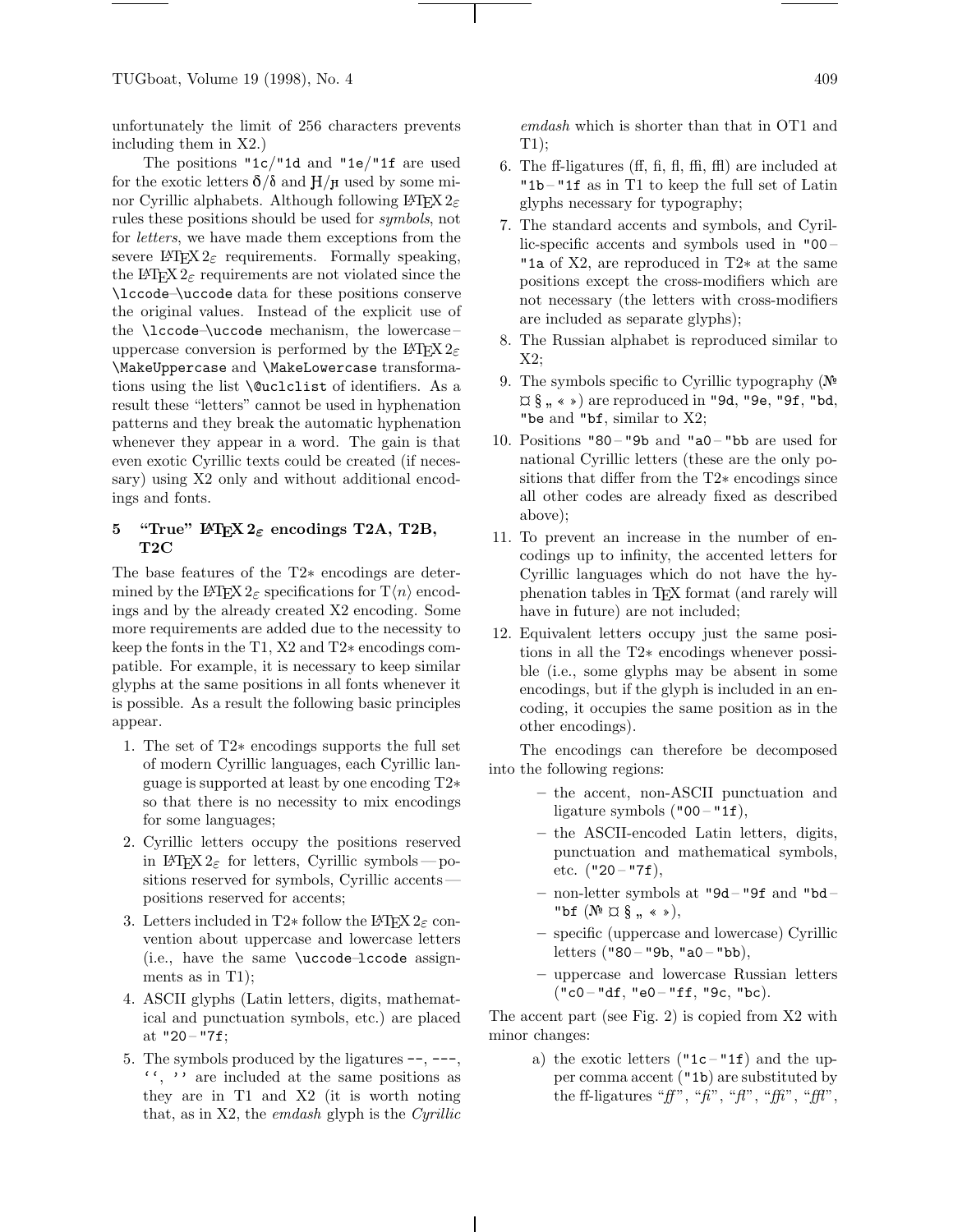e.

|    | x0/x8         | x1/x9                    | x2/xA  | x3/xB                      | $x4/xC$   $x5/xD$ |                  | x6/xE   | x7/xF        |    |
|----|---------------|--------------------------|--------|----------------------------|-------------------|------------------|---------|--------------|----|
| 0x |               |                          | $\sim$ | $\tilde{\phantom{a}}$      | $\bullet\bullet$  | $\overline{\nu}$ | $\circ$ | $\checkmark$ | 0x |
|    | $\checkmark$  | $\overline{\phantom{a}}$ |        | s.                         |                   |                  |         |              |    |
| 1x | $\mathcal{L}$ | , 22                     | $\sim$ | $\boldsymbol{\mathcal{N}}$ | $\cdot$           |                  |         |              |    |
|    |               |                          |        |                            |                   |                  | ffi     | 毌            | 1x |

 $\vert$ 

|    | x0/x8                    | x1/x9          | x2/xA          | x3/xB        | x4/xC          | x5/xD           | x6/xE                     | x7/xF          |    |
|----|--------------------------|----------------|----------------|--------------|----------------|-----------------|---------------------------|----------------|----|
| 2x | $\overline{\phantom{0}}$ | $\ddot{\cdot}$ | $\mathbf{H}$   | #            | $\$\$          | %               | $\&$                      | ,              | 2x |
|    |                          |                | $\ast$         | $+$          | ,              | $\qquad \qquad$ | $\bullet$                 |                |    |
| 3x | $\boldsymbol{0}$         | $\mathbf{1}$   | $\overline{2}$ | 3            | $\overline{4}$ | 5               | 6                         | $\overline{7}$ | 3x |
|    | 8                        | 9              | ÷              | $\ddot{,}$   | $\,<\,$        | $=$             | >                         | $\cdot$        |    |
| 4x | $^\copyright$            | $\bf{A}$       | B              | $\mathbf C$  | D              | E               | $\mathbf{F}$              | $\mathbf G$    | 4x |
|    | $H_{\rm}$                | I              | J              | K            | L              | M               | N                         | $\mathcal{O}$  |    |
| 5x | $\mathbf P$              | Q              | $\mathbf R$    | S            | $\mathbf T$    | U               | $\rm V$                   | W              | 5x |
|    | X                        | Y              | Z              |              |                |                 | $\widehat{\phantom{a}}$   |                |    |
| бx | $\epsilon$               | a              | $\mathbf b$    | $\mathbf{c}$ | $\mathbf d$    | e               | $\mathbf f$               | $\mathbf{g}$   | 6x |
|    | $\mathbf{h}$             | $\mathbf{i}$   | j              | $\bf k$      | 1              | m               | $\mathbf n$               | $\mathbf{O}$   |    |
| 7х | $\mathbf{p}$             | $\mathbf{q}$   | r              | S            | t              | u               | $\mathbf{V}$              | w              | 7x |
|    | X                        | y              | z              |              |                |                 | $\widetilde{\phantom{m}}$ |                |    |

a) Accents, ligatures, special symbols, etc.

# b) ASCII glyphs

|    | x0/x8        | x1/x9       | x2/xA        | x3/xB    | x4/xC | x5/xD       | x6/xE       | x7/xF         |    |
|----|--------------|-------------|--------------|----------|-------|-------------|-------------|---------------|----|
| Cx | A            | Б           | $\bf{B}$     | $\Gamma$ |       | E           | Ж           | $\mathcal{S}$ | Cx |
|    | И            | Й           | $\rm K$      | Л        | М     | Η           | $\Omega$    | П             |    |
| Dx | $\mathbf P$  | $\mathbf C$ | T            | У        | Φ     | X           | Ц           | Ч             | Dx |
|    | Ш            | Щ           | Ъ            | Ы        | Ь     | $\Theta$    | Ю           | Я             |    |
| Ex | a            | б           | $\, {\bf B}$ | $\Gamma$ | д     | e           | Ж           | 3             | Ex |
|    | И            | й           | $\mathbf K$  | л        | М     | н           | $\mathbf 0$ | п             |    |
| Fx | $\mathbf{p}$ | $\mathbf c$ | T            | y        | ф     | $\mathbf x$ | ц           | ч             | Fx |
|    | Ш            | Щ           | Ъ            | ы        | ь     | Э           | ю           | Я             |    |

c) Russian letters

**Figure 2**: Common parts in T2A/T2B/T2C

 $\overline{\phantom{a}}$ 

 $\frac{1}{\sqrt{2\pi}}\left( \frac{1}{\sqrt{2\pi}}\right) ^{2}=\frac{1}{2\sqrt{2\pi}}\left( \frac{1}{\sqrt{2\pi}}\right) ^{2}=\frac{1}{2\sqrt{2\pi}}\left( \frac{1}{2\sqrt{2\pi}}\right) ^{2}=\frac{1}{2\sqrt{2\pi}}\left( \frac{1}{2\sqrt{2\pi}}\right) ^{2}=\frac{1}{2\sqrt{2\pi}}\left( \frac{1}{2\sqrt{2\pi}}\right) ^{2}=\frac{1}{2\sqrt{2\pi}}\left( \frac{1}{2\sqrt{2\pi}}\right) ^{2}=\frac{1}{2\$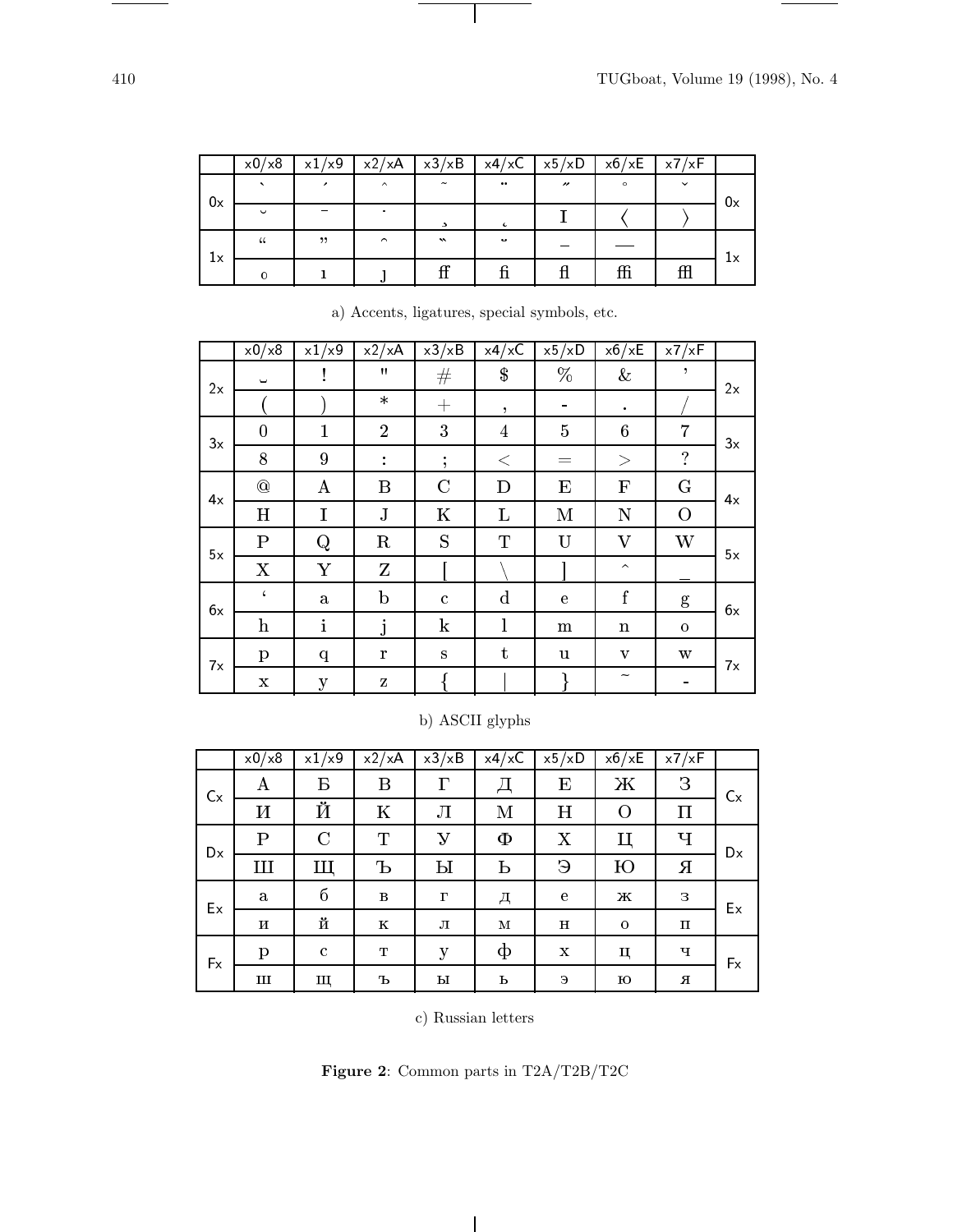b) the cross-modifiers are substituted by the compound-word-mark symbol<sup>3</sup> ("17), the dotless-i ("19) and the dotless-j ("1a) like it is in T1.

The ASCII-encoded Latin letters, digits, punctuation and mathematical symbols at "20 – "7f are placed exactly as in the T1 encoding as shown in Fig. 2.

The Russian alphabet letters and non-letter symbols at "9d-"9f, "bd-"bf are just copied from the corresponding positions in the X2 encoding (see Fig. 2).

The component which is different in T2A/T2B/ T2C/ are the national letters at  $"80 - "9b$  and  $"a0 -$ "bb, which are shown in Fig. 3 and Table 1. Although we tried to fulfill the requirement that the equivalent letters should occupy the same positions in all encodings, it was impossible to completely fulfill this requirement. Fortunately there are only two exceptions: the letters  $\mathbf{L}/\mathbf{L}$  and  $\mathbf{H}/\mathbf{L}$  are placed at "87/"a7 and "9b/"bb in T2A, but at "88/"a8 and "99/"b9 in T2B. All other letters and symbols in T2A, T2B and T2C (and in the accent part "00 – "1a, symbol/digit part "20 – "3f, "5b – "5f, "7b – "7f and lower part "80 – "ff of  $X2$ ) have fixed positions.

A summary of the languages covered by T2A/T2B/T2C is shown below. The encoding T2A contains the leading languages sorted by using statistical data on populations. The encoding T2B contains the majority of the remaining languages. Finally, the encoding T2C contains several languages with exotic letters which do not fit into T2A or T2B: Abkhazian, Orok (Uilta), Saam (Lappish), Old-Bulgarian, Old-Russian. Due to the intersections between Cyrillic alphabets some languages are supported by two or three encodings simultaneously:

**T2A:** Abaza, Avar, Agul, Adyghei, Azerbaidzan, Altai, Balkar, Bashkir, Belorussian, Bulgarian, Buryat, Gagauz, Dargin, Dungan, Ingush, Kabardino-Cherkess, Kazah, Kalmyk, Karakalpak, Karachaevskii, Karelian, Kirgiz, Komi-Zyrian, Komi-Permyak, Kumyk, Lak, Lezgin, Macedonian, Mari-Mountain, Mari-Valley, Moldavian, Mongolian, Mordvin-Moksha, Mordvin-Erzya, Nogai, Oroch, Osetin, Russian, Rutul, Serbian, Tabasaran, Tadjik, Tatar, Tati, Teleut, Tofalar, Tuva, Turkmen, Udmurt, Uzbek, Ukrainian, Hanty-Obskii, Hanty-Surgut, Gipsi, Chechen, Chuvash, Crimean-Tatar;

- **T2B:** Abaza, Avar, Agul, Adyghei, Aleut, Altai, Balkar, Belorussian, Bulgarian, Buryat, Gagauz, Dargin, Dolgan, Dungan, Ingush, Itelmen, Kabardino-Cherkess, Kalmyk, Karakalpak, Karachaevskii, Karelian, Ketskii, Kirgiz, Komi-Zyrian, Komi-Permyak, Koryak, Kumyk, Kurdian, Lak, Lezgin, Mansi, Mari-Valley, Moldavian, Mongolian, Mordvin-Moksha, Mordvin-Erzya, Nanai, Nganasan, Negidal, Nenets, Nivh, Nogai, Oroch, Russian, Rutul, Selkup, Tabasaran, Tadjik, Tatar, Tati, Teleut, Tofalar, Tuva, Turkmen, Udyghei, Uigur, Ulch, Khakass, Hanty-Vahovskii, Hanty-Kazymskii, Hanty-Obskii, Hanty-Surgut, Hanty-Shurysharskii, Gipsi, Chechen, Chukcha, Shor, Evenk, Even, Enets, Eskimo, Yukagir, Crimean Tatar, Yakut;
- **T2C:** Abkhazian, Bulgarian, Gagauz, Karelian, Komi-Zyrian, Komi-Permyak, Kumyk, Mansi, Moldavian, Mordvin-Moksha, Mordvin-Erzya, Nanai, Orok (Uilta), Negidal, Nogai, Oroch, Russian, Saam, Old-Bulgarian, Old-Russian, Tati, Teleut, Hanty-Obskii, Hanty-Surgut, Evenk, Crimean Tatar.

## **6 The Cyrillic glyph container X2 versus Cyrillic encodings T2A, T2B, T2C**

As was already specified, there are two main requirements essential to the reliable working of LATEX  $2\varepsilon$ in multi-language mode:

- we must keep the \lccode \uccode table as in T1,
- we must keep the ASCII encoding for positions  $32 - 127$ .

Both requirements are fulfilled by the T2A/T2B/ T2C encodings and hence they can be safely mixed with the Latin encodings OT1 and T1 inside a document. The encoding  $X2$  conserves the  $\lq$ lccode – \uccode values but does not contain these ASCII glyphs. As a result it may cause problems and unexpected effects inside  $\mathbb{F} \mathbb{F} \mathbb{F} \mathbb{F} \mathbb{F} \mathbb{F}$  documents if the user is not careful enough. So, why do we need X2 when we have T2A/T2B/T2C?

The reason is that the requirement to keep all the ASCII glyphs is very restrictive— it leaves only 61 positions for non-ASCII letters. $4$  To fit all Cyrillic letters into  $T\langle n\rangle$  encodings requires three tables

<sup>3</sup> The empty character with the zero thickness and the height equal to 1ex used in EC fonts and T1 encoding for special applications — such as hyphenating compound words, breaking down ligatures, creating accents to be placed over the invisible space between two letters.

<sup>4</sup> For Cyrillic encodings it is even more restrictive: it is necessary to keep 32 base Russian letters in each encoding as well since they are encountered in almost all Cyrillic alphabets.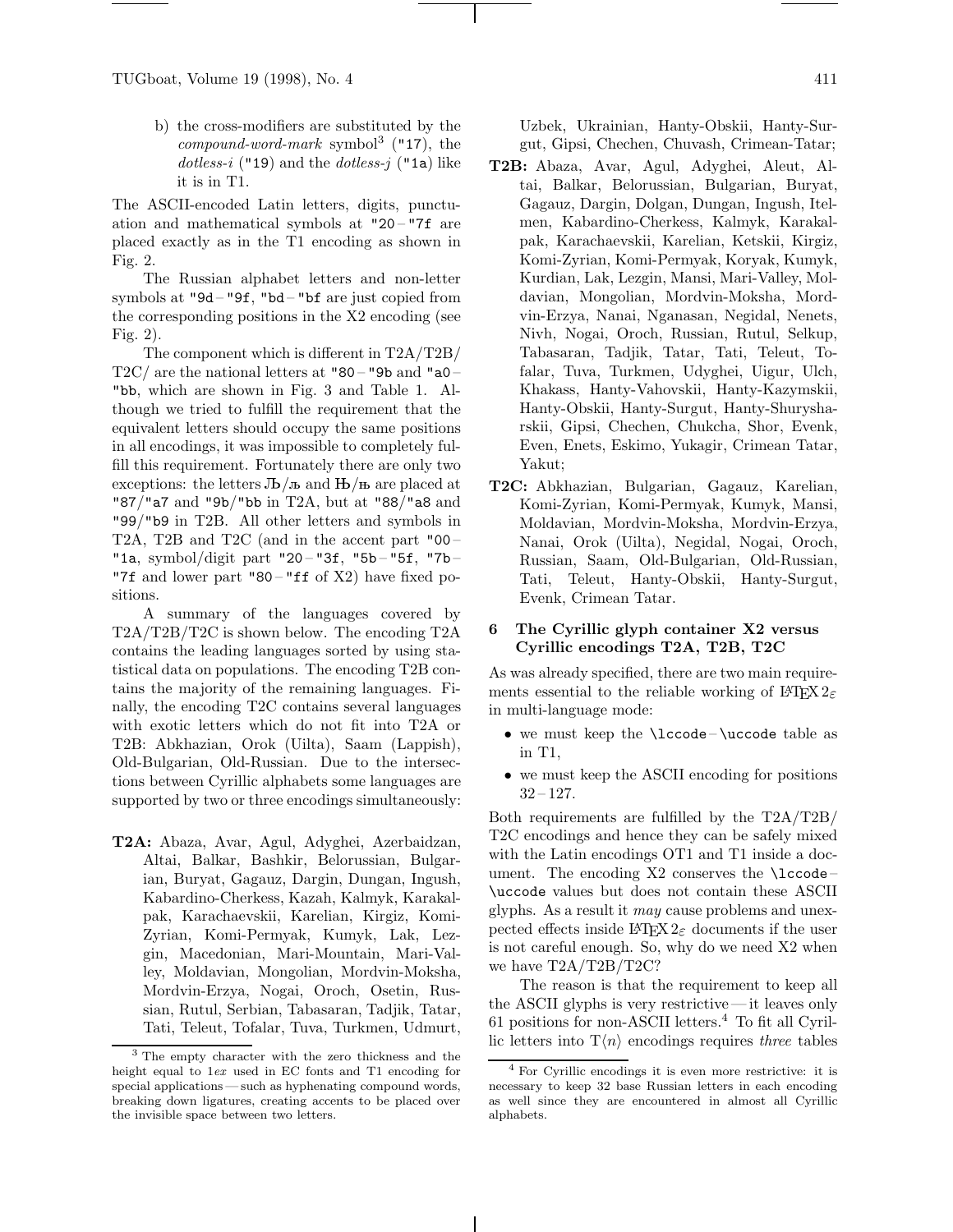—

|    | x0/x8    | x1/x9       | x2/xA        | x3/xB        | x4/xC                     | x5/xD          | x6/xE                                               | x7/xF |    |
|----|----------|-------------|--------------|--------------|---------------------------|----------------|-----------------------------------------------------|-------|----|
| 8x |          | F           | $\mathbf{D}$ | $\mathbf T$  | h                         | Ж              | Ş                                                   | Љ     | 8x |
|    | Ÿ        | Κ           | Ҡ            | К            | Æ                         | ң              | H <sup>o</sup>                                      | S     |    |
| 9x | $\Theta$ |             | ÿ            | Y            | ¥                         | Х              | Џ                                                   | Ч     | 9x |
|    | Ч        | $\epsilon$  | $\Theta$     | $\mathbf{H}$ | Ë                         | N <sup>2</sup> | $\varnothing$                                       | ş     |    |
| Ax | Г        | $\mathbf F$ | ħ            | ħ            | $\boldsymbol{\mathrm{h}}$ | Ж              | 3                                                   | Љ     | Аx |
|    | ï        | К           | к            | к            | æ                         | ц              | н                                                   | S     |    |
| Bx | $\Theta$ | ç           | ÿ            | Y            | Y                         | $\mathbf x$    | $\,\mathop{\mathrm{I}\mskip-4.0mu{\rm I}}\nolimits$ | ч     | Вx |
|    | ч        | $\epsilon$  | $\Theta$     | њ            | ë                         | ,7             | ∢                                                   | ≫     |    |

 $\vert$ 

# a) T2A encoding

|    | x0/x8        | x1/x9         | $\overline{x^2}/xA$ | x3/xB          | x4/xC      | x5/xD            | x6/xE                     | x7/xF |    |
|----|--------------|---------------|---------------------|----------------|------------|------------------|---------------------------|-------|----|
| 8x | $\mathbf{f}$ | $\mathbf{F}$  | Г                   | Ҕ              | h          | Ж                | $\delta$                  | 3     | 8x |
|    | Љ            | Κ             | Л                   | K)             | JJ         | ң                | H                         | IJ    |    |
| 9x | Θ            | $\mathcal{C}$ | ÿ                   | Y              | Х          | $\boldsymbol{X}$ | $\boldsymbol{\mathrm{X}}$ | Ч     | 9x |
|    | Ч            | $\mathbf{H}$  | $\Theta$            | ε              | Ë          | N <sup>0</sup>   | $\alpha$                  | ş     |    |
| Ax | Ę            | $\mathbf F$   | ӷ                   | $\overline{b}$ | $_{\rm h}$ | ж                | $\delta$                  | 3     | Аx |
|    | Љ            | қ             | Л                   | ĸ              | IJ         | ң                | н                         | IJ    |    |
| Bx | $\Theta$     | $\mathcal{L}$ | ÿ                   | Y              | Х          | X                | $\boldsymbol{\mathrm{X}}$ | Ţ     | Bx |
|    | ч            | њ             | $\Theta$            | ε              | ë          | , 2)             | ∢                         | $\gg$ |    |

|    | x0/x8    | x1/x9        | x2/xA    | x3/xB          | $x4/x\overline{C}$        | x5/xD          | x6/xE         | x7/xF                   |    |
|----|----------|--------------|----------|----------------|---------------------------|----------------|---------------|-------------------------|----|
| 8x | Ҧ        | Ί            | Т        | Б              | h                         | Р              | $\mathbf P$   | 3                       | 8x |
|    | М        | K            | Л        | K              | JJ                        | ң              | Ŋ             | Ĥ                       |    |
| 9x | Θ        | $\mathbf{e}$ | ę        | Ъ              | $\rm V$                   | Х              | IJ            | $\overline{\mathbb{Q}}$ | 9x |
|    | Ч        | H            | $\Theta$ | $\overline{K}$ | Ë                         | N <sup>0</sup> | $\varnothing$ | $\S$                    |    |
| Ax | ҧ        | щ            | Т        | $\overline{5}$ | $\boldsymbol{\mathrm{h}}$ | p              | $\mathbf{p}$  | 3                       | Ax |
|    | M        | қ            | Л        | $\mathbf k$    | IJ                        | ң              | M             | IJ                      |    |
| Bx | $\Theta$ | $\mathbf{e}$ | ę        | ť              | $\bf{V}$                  | $\mathbf{x}$   | ц             | $\mathbb Q$             | Bx |
|    | Ч        | Ħ            | $\Theta$ | Ѫ              | $\ddot{\text{e}}$         | , 2)           | ∢             | $\gg$                   |    |

# b) T2B encoding

c) T2C encoding

**Figure 3**: The national Cyrillic letters in T2A/T2B/T2C

 $\overline{\phantom{a}}$ 

 $\sim$   $\sim$   $\sim$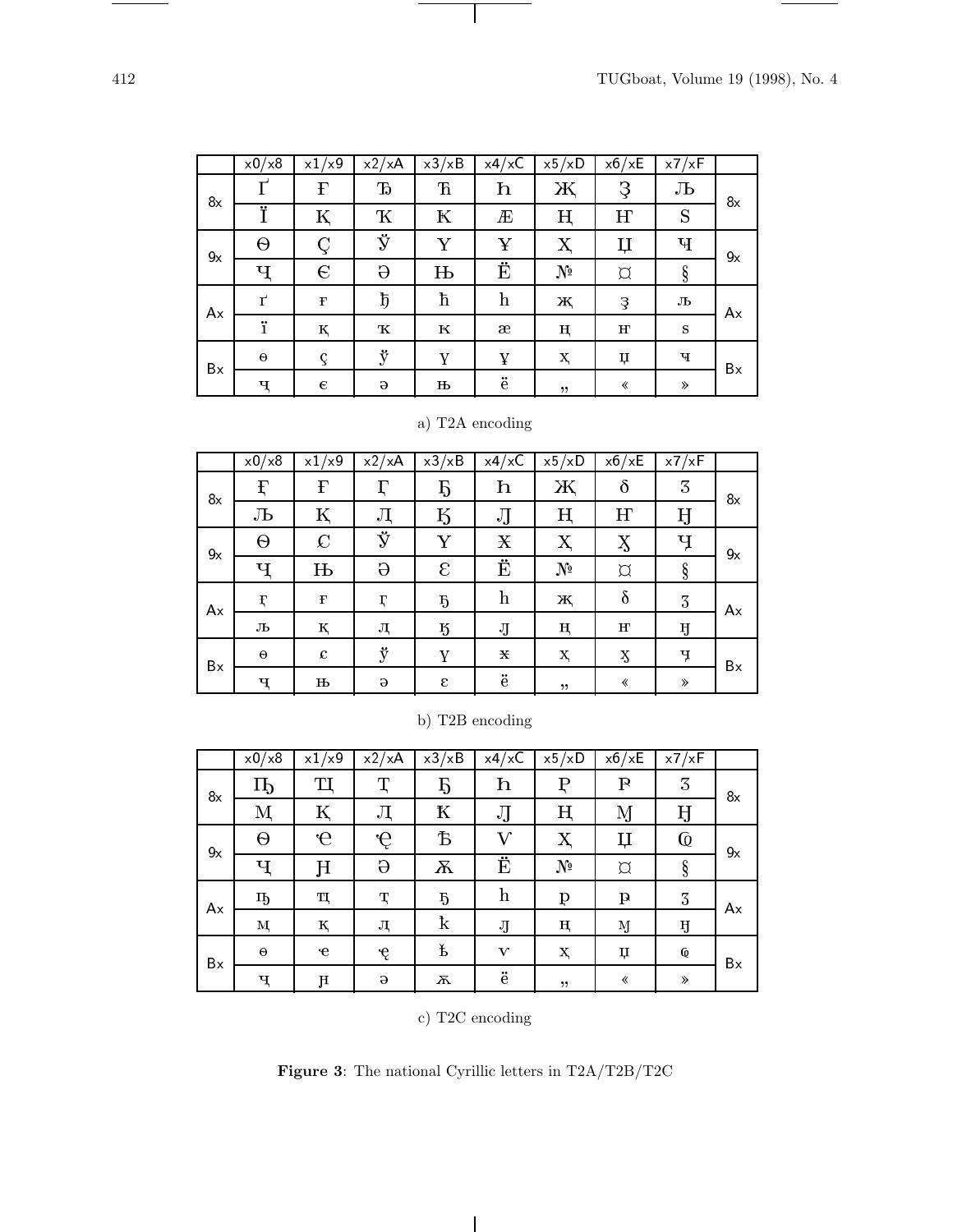| Code          | T2A                                | T <sub>2</sub> B            | T2C                         |
|---------------|------------------------------------|-----------------------------|-----------------------------|
| "80 "a0       | ghe-upturned                       | ghe-with-descender hcrossed | pe-with-tail                |
| "81"a1        | ghe-hcrossed                       | ghe-hcrossed                | $te+tse$                    |
| "82 "a2       | $\text{d}$ je (T+h with tail)      | ghe-with-descender          | te-with-descender           |
| "83"a3        | $tshe(T+h)$                        | ghe-with-tail               | ghe-with-tail               |
| "84"a4        | h-special                          | h-special                   | h-special                   |
| "85 "a5       | zhe-with-descender                 | zhe-with-descender          | er-with-descender           |
| "86 "a6       | ze-with-descender                  | $delta$ -phonetical         | er-gravecrossed             |
| "87/"a7       | lje                                | zet                         | zet                         |
| "88 "a8       | i-with-umlaut                      | lje                         | em-with-descender           |
| "89"a9        | ka-with-descender                  | ka-with-descender           | ka-with-descender           |
| "8a"aa        | ka-with-left-poker                 | el-with-descender           | el-with-descender           |
| " $8b$ "ab    | ka-vcrossed                        | ka-with-tail                | ka-hcrossed                 |
| "8c"ac        | $a + e$                            | $el$ -with-tail             | el-with-tail                |
| "8d"ad        | en-with-descender                  | en-with-descender           | en-with-descender           |
| "8e/"ae       | $en + ghe$                         | $en + ghe$                  | em-with-tail                |
| $"8f$ /"af    | S                                  | en-with-tail                | en-with-tail                |
| $"90$ /"b0    | o-barred                           | o-barred                    | o-barred (fita)             |
| "91"b1        | es-with-descender                  | es-acutecrosseds            | abkhazian-ch                |
| "92/"b2       | u-with-cyrbreve                    | u-with-cyrbreve             | abkhazian-ch with descender |
| "93 "b3       | Y-special                          | Y-special                   | yat (semisoft sign)         |
| $"94$ / $"b4$ | Y-special-hcrossed                 | ha-hcrossed                 | izhitsa                     |
| "95/"b5       | ha-with-descender                  | ha-with-descender           | ha-with-descender           |
| "96 "b6       | tse-macedonian                     | ha-with-tail                | tse-macedonian              |
| "97/"b7       | che-vcrossed                       | che-with-left-descender     | abkhazian-ha                |
| "98/"b8       | $_{\rm che\text{-}with-descender}$ | che-with-descender          | che-with-descender          |
| "99/"b9       | e-ukrainian                        | nje                         | en-with-right-tail          |
| "9a"ba        | shwa                               | shwa                        | shwa                        |
| $"9b$ /"bb    | nje                                | epsilon                     | big yus                     |

Table 1: The national Cyrillic letters in encodings T2A/T2B/T2C

to achieve the coverage of X2: the problem is that most characters in the  $T\langle n\rangle$  tables are the same. And to support each such  $T\langle n\rangle$  encoding it is necessary to have a separate font class like the EC fonts.

To keep such enormous numbers of fonts is too large a price for people who use Cyrillics only occasionally. On the other hand, if all the Cyrillic glyphs are put into just one table without the Latin letters in  $32-127$ , but in a way that satisfies the \lccode–\uccode requirements, one table and one font class is enough provided the user obeys some elementary rules of safety. This "economy mode" is implemented by X2.

There is a similar situation for Old Slavonic characters and some other encodings which are only occasionally used by normal users. To resolve this problem, "glyph containers" like X2 could again be helpful. The "glyph container" encodings  $X\langle n\rangle$ should be an intermediate case between  $\mathcal{T}\langle n \rangle$  and the "free style"  $X\langle n \rangle$ : such encodings do not have

ASCII in  $32-127$ , but they do have the standard, compatible \lccode–\uccode values.

Currently the LATEX Team only supports the  $T\langle n\rangle$  encodings and TS encodings, while the support of an  $X\langle n\rangle$  encoding is entirely the responsibility of the designer of the encoding.<sup>5</sup> For the "glyph container" X2 such support should include listing some simple rules which should be followed by Users so as to avoid strange and undesirable effects. The X2 encoding does not contain Latin ASCII letters but only digits, punctuation and mathematical symbols, etc., therefore the rules should guarantee that text containing Latin ASCII letters is never used with the X2 encoding:

<sup>5</sup> It seems that there should be support for such "glyph container" encodings by the LATEX Team as well (such support should include the registration procedure for glyph containers and maintenance of the official list of exceptions where the glyph container encodings produce undesirable results).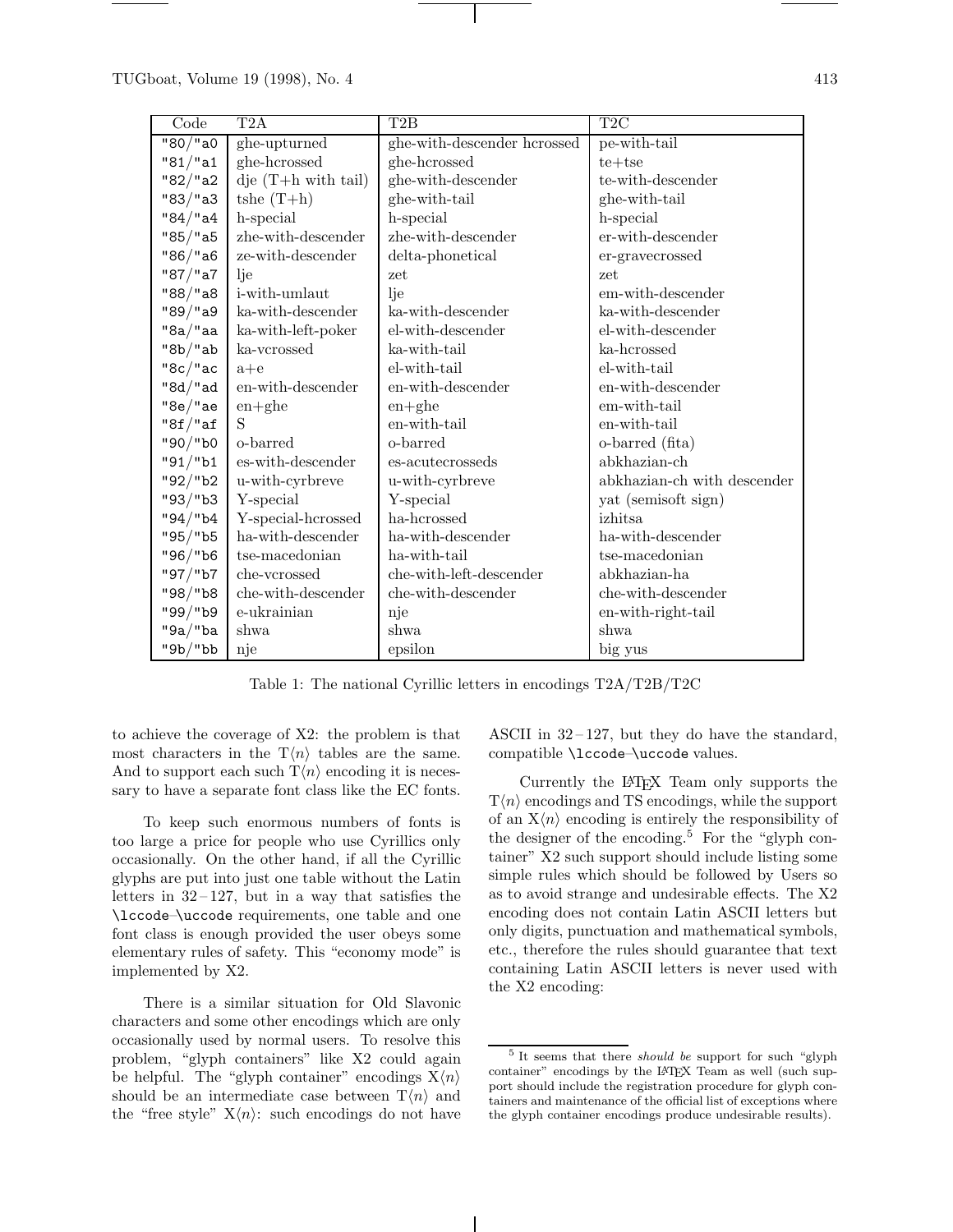- 1. If you use ASCII Latin letters in the text part of your document, some Latin encoding (i.e., OT1 or T1) must be active for this piece of your text;
- 2. The following commands should be used only outside the range where the X2 encoding is active (or should be preceded by the explicit specification of some "Latin" encoding) because they may implicitly include the Latin text in your document:

```
\part, \chapter, \section,
\subsection, \subsubsection,
\paragraph, \subparagraph, \caption,
\tableofcontents, \listoftables,
\listoffigures, \ref, \pageref, \cite,
\setminusitem, \setminuslabelenumxx, \setminuslabelitemxx,
\makelabel, \numberline, \thechapter,
\thesection, \thesubsection, \date,
\today.
```
Exactly the same requirement is needed for all user-defined macros (or those loaded from external packages) that have ASCII Latin text in their body but without explicit specification of the "Latin" encodings OT1 or T1 for this text;

- 3. When you deal with floating objects (or moving arguments), you should not rely on the assumption that the Cyrillic letters are used by LAT<sub>EX</sub> when the floating material is inserted into the document. For example, if Cyrillic letters are used inside some command defining the floating object, the encoding X2 should be activated explicitly in front of Cyrillic letters even if X2 is active at the point where the command is issued. Among such commands are:
	- (a) the floating environments:

```
\begin{table}– \end{table},
\begin{figure}– \end{figure},
\begin{table*}– \end{table*},
\begin{figure*}– \end{figure*},
```
(b) the commands that define floating text explicitly:

```
\author, \title, \date, \address,
\name, \signature, \telephone,
\footnote, \footnotetext, \thanks,
\marginpar, \markboth, \markright,
\bibitem, \topfigrule, \botfigrule,
\dblfigrule, \footnoterule,
```
(c) the commands that define headers, footers, margin remarks, etc., implicitly: \part, \chapter, \section, \subsection, \subsubsection,

\paragraph, \subparagraph, \caption,

(d) the commands that write, explicitly or implicitly, text to external files, which may be loaded outside the X2 encoding: \addtocontents, \addcontentsline, \glossary, \index, \part, \chapter, \section, \subsection, \subsubsection, \paragraph, \subparagraph, \caption.

Similarly, if such a floating command includes Latin letters and the resulting object may appear inside the range where X2 is active, some Latin encoding (i.e., OT1 or T1) should be activated explicitly before the Latin-encoded text.

- 4. Just the same requirement holds for all commands which can occasionally insert Cyrillic or Latin text where the Latin encodings OT1/T1 or the "Cyrillic glyph container" encoding X2 are active. For example, you should be careful with the definition and re-definition of the following commands:
	- (a) commands which create automatically generated text used by other commands:

 $\lambda x$ ,  $\lambda x$ ,  $\lambda y$ ,  $\lambda x$ ,  $\lambda y$ ,  $\lambda z$ ,  $\lambda z$ ,  $\lambda z$ ,  $\lambda z$ ,  $\lambda z$ ,  $\lambda z$ ,  $\lambda z$ ,  $\lambda z$ ,  $\lambda z$ ,  $\lambda z$ ,  $\lambda z$ ,  $\lambda z$ ,  $\lambda z$ ,  $\lambda z$ ,  $\lambda z$ ,  $\lambda z$ ,  $\lambda z$ ,  $\lambda z$ ,  $\lambda z$ ,  $\lambda z$ ,  $\lambda z$ ,  $\lambda z$ ,  $\lambda z$ ,  $\lambda z$ ,  $\lambda z$ ,  $\lambda z$ ,  $\lambda z$ \makelabel, \numberline, \thechapter, \thesection, \thesubsection, \today,

- (b) commands which are used in international LATEX to define language-specific names: \abstractname, \appendixname, \alsoname, \ccname, \chaptername, \contentsname, \enclname, \headtoname, \figurename, \indexname, \listfigurename, \listtablename, \notesname, \pagename, \partname, \prefacename, \seename, \tablename,
- (c) commands which implicitly define headers, footers, margin remarks, etc., and/or implicitly write something into external files:

\part, \chapter, \section, \subsection, \subsubsection, \paragraph, \subparagraph, \caption, \addtocontents, \addcontentsline, \glossary, \index,

(d) commands which create floating text and floating environments: \author, \title, \date, \address, \name, \signature, \telephone, \footnote, \footnotetext, \thanks, \marginpar, \markboth, \markright, \bibitem, \topfigrule, \botfigrule, \dblfigrule, \footnoterule, \begin{table}– \end{table}, \begin{figure}– \end{figure},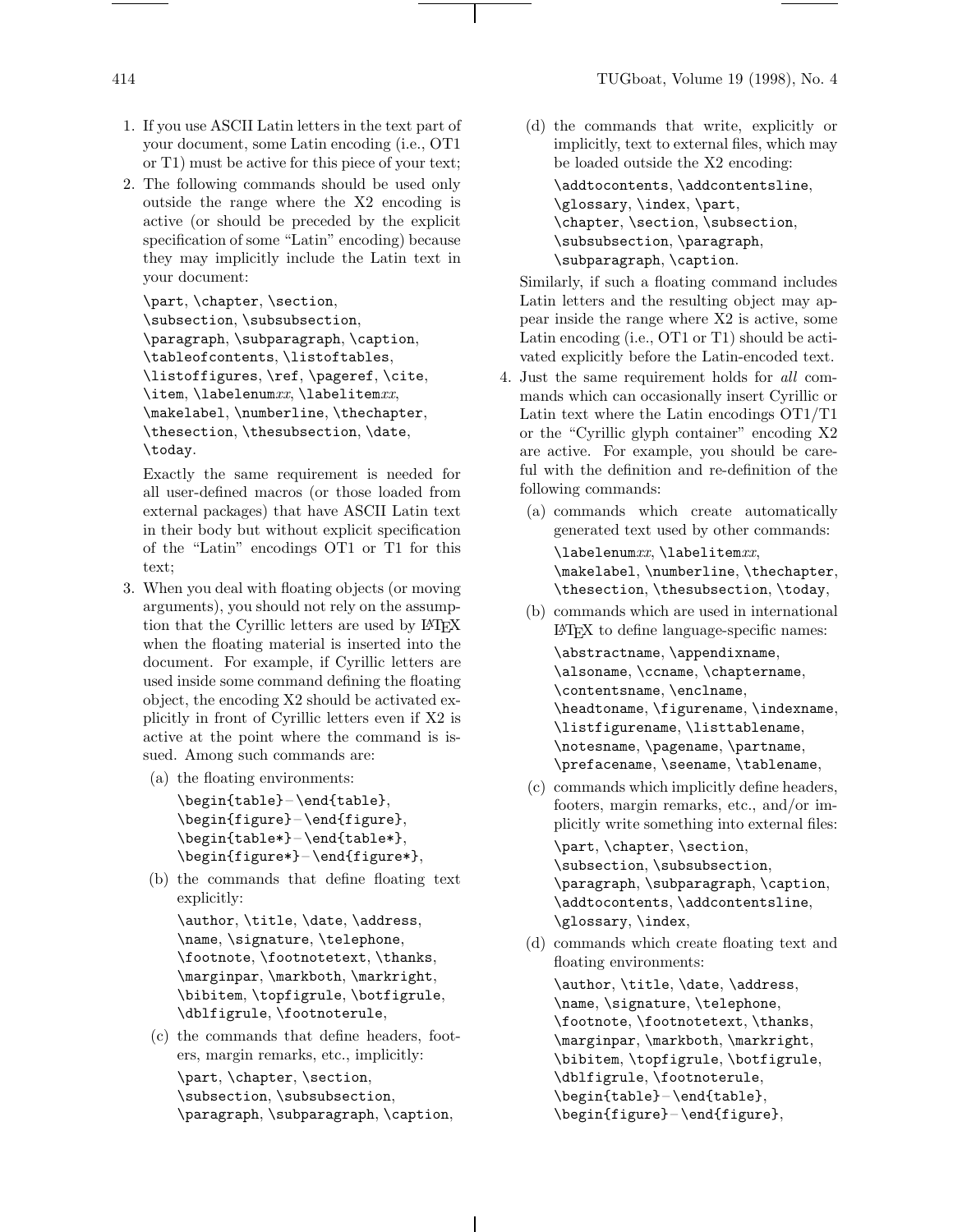\begin{table\*}– \end{table\*}, \begin{figure\*}– \end{figure\*},

(e) macros and user-defined commands which may be expanded unintentionally inside or outside X2:

\def, \newcommand, \newcommand\*, \renewcommand, \renewcommand\*, \providecommand, \providecommand\*, \newenvironment, \newenvironment\*, \renewenvironment, \renewenvironment\*, \newtheorem, \ProvideTextCommand, \ProvideTextCommandDefault, \AtBeginDocument, \AtEndDocument, \AtEndClass, \AtEndPackage, \DeclareRobustCommand, \DeclareTextCommand, \DeclareTextCommandDefault.

### **7 The weak points of X2 and T2**∗

The X2 and T2∗ encodings do not contain accented letters, and (for some languages) this throws the user back on the \accent primitive which prevents construction of correct hyphenation tables and destroys kerning pairs. The encodings (especially X2) are also overloaded (to some extent) with rare glyphs, which arise from the attempt to collect all Cyrillic glyphs in one table.

There are the cross-modifiers (horizontal stroke ".", vertical stroke "", diagonal strokes "," and "") which are included in X2 but are absent in T2A/T2B/T2C. Although there is a great chance that these glyphs will be included in TS2 (see section 8), their status at this stage of the project is undefined. Similarly, there are the title forms  $6$  for the letters  $J\mathbf{b}/\mathbf{n}$  and  $\mathbf{b}/\mathbf{n}$  which were included in previous (intermediate) versions of X2 but are now excluded for some reason.

Another disadvantage of minor importance is that there are two glyphs  $(\mathbf{b}/\mathbf{k})$  and  $\Theta/\Theta$  which correspond to logically different letters:  $\bar{b}/\bar{b}$  stands for Saam semisoft sign and for old Russian yat, and  $\Theta$ / $\Theta$  stands for *o-barred* and old Russian *fita*. Although graphically these symbols are similar, they are different logically.

This situation can be accepted taking into account the status of X2 as a glyph table rather than a table for direct text coding, and the status of T2∗ as the modern Cyrillic encodings. In structured markup, the ambiguity would be addressed by assigning two symbolic names for each glyph (say, \yat/\semisft and \fita/\obarred) and only using the semantically correct one to code texts.

Some preliminary information about exotic glyphs and pure phonetic symbols has been provided by linguists studying some minor writing systems. These letters and symbols are not currently included in X2 and T2∗ at all. The reason for not including the glyphs at this stage is that the writing systems are very unstable and are subject to change from publication to publication. There is no justification for including such symbols in the version of X2 and T2∗ proposed as a standard until the situation becomes stable.

It seems that all the specific Cyrillic glyphs used in modern Cyrillic alphabets are included in X2 and in one of the T2∗, but there is also a chance that some minor writing system is omitted. There is also a chance that some linguists suggest a new alphabet for some minor language using their own glyphs not available in X2. Until this happens we can consider X2 and T2A/T2B/T2C as comprehensive glyph collections for modern Cyrillic texts (although not very comfortable and not specifically adjusted for intensive Cyrillic writing).

#### **8 Some remarks about the TS2 encoding**

The TS2 is expected to be the collection of accents and special symbols which are necessary for Cyrillic typography, but which are not included into the encodings X2 and T2A/T2B/T2C for some reasons (i.e., TS2 is the encoding supplementary to X2 and  $T2\langle n \rangle$  as TS1 is supplementary to T1).

For typographical reasons, 'wide' versions of some accents— macron, tilde, breve, etc. — are desirable. These versions would be used for extra wide letters: as compared with the Latin alphabet, Cyrillic has a far higher proportion of wide letters. Such wide versions of the accents are good candidates for a TS2 encoding. Similarly, the lowercase/uppercase variants of cedilla, ogonek and the accents absent in T1 and TS1 may make useful additions to TS2.

The letters  $J\mathbf{b}/\mathbf{n}$  and  $\mathbf{B}/\mathbf{n}$  used in some Cyrillic languages are actually ligatures " $\mathrm{J}+\mathrm{L}$ " and " $H + b$ ". As well as the uppercase and lowercase forms there is also a *title* form for these letters: the combination of the uppercase form for " $\Pi$ " or "H" and the bowl for the lowercase " $\mu$ ". This form is used for titles where the first letter is capital while the other letters are ordinary (a similar effect occurs for 'IJ' used in Dutch). Such title letters

<sup>&</sup>lt;sup>6</sup> The title form is a combination of the uppercase " $\Pi$ " or " $H$ " and the bowl from the *lowercase* " $\mathbf{b}$ ". These glyphs are used for first letters in titles, etc., where the first letter is capital and other letters are in lowercase mode. For example, there is the title form "Ij" for the ligature "IJ"/"ij" used in Dutch. (Note, that the title form "Ij" is absent in T1 and TS1 encodings.)